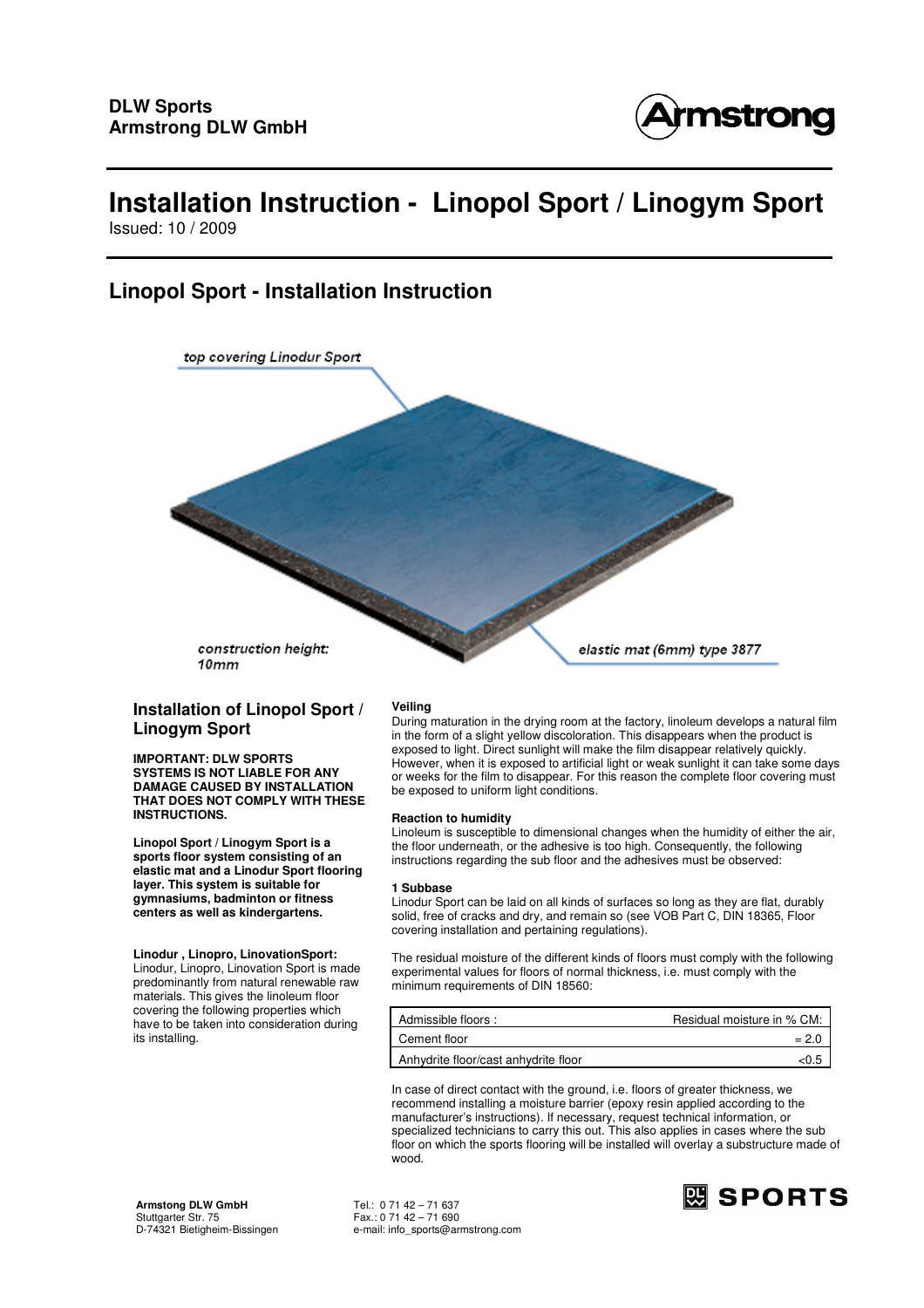

Issued: 10 / 2009

### **2 Adhesives**

We recommend installing the elastic mat and Linodur Sport using proper adhesives depending on the subbase and with low emissions as far as possible.

#### **3 Dimension and calculation of quantities**

To determine the quantity of linoleum required it is necessary to measure the width and length of the area. Firstly, the laying direction must be determined. Head seams are only admissible for lengths exceeding 5 m. If the flooring length runs towards a door opening or niche, it must overlap these areas. Door openings at the sides, and lateral niches may be covered with threshold strips.

## **Elastic mat Regupol:**

Thickness 6mm Length 10m or 20m Width ca. 125cm

**Elastic mat Gymflex:** Thickness 8mm Length 20m Width ca. 125cm

## **Linodur Sport:**

Thickness 4mm Length approximately 27-28m Width 200cm

### **4 Laying of the elastic mat:**

Measure the exact dimensions of the room, and determine the middle of the area by spanning string across both the width and length. The strings must cross at right angles in the centre.



The laying direction of the elastic mat should be the same as that of the top covering. It is recommended that the linoleum be laid out from the central axis of the room towards both walls. Head• seams, if required, must be offset by 50 cm. Lengths running towards the face wall should be measured and laid out at the end.

### **5 Fixing the elastic mat:**

The elastic mat has to be glued with appropriate dispersion adhesives (trowel notched A2, for consumption see list). As a rule, elastic mats have to be fully glued.

On the floor, mark the outline of the area to be coated with adhesive. Fold back the mat and apply the adhesive starting approximately 0.5 cm from the marking lines.



Then lay the mat lengths by smoothing or rolling them into the wet adhesive within the period specified by the manufacturer. The amount of time required to lay depends on the ambient temperature, the air humidity, as well as the absorbency and moisture of the subbase. Avoid trapping air when laying the mat. If air bubbles occur, press them out sideways.

The next section of the mat is laid edge-to-edge against the first and so on.

After approximately 1- 2 hours the completed surface has to be pressed once more with a roller and hammered along the edges. Pay particular attention to head seams. **Leave the elastic mat adhesive to harden for approximately 8 - 12 hours.** Protect the laid surface with a barrier to prevent dirt being carried in from outside.





### **6 Storage, acclimatisation and installation conditions of Linodur Sport**

To preserve the installation properties of Linodur Sport the appropriate storage conditions are important. As a rule, Linodur Sport rolls have to be stored upright in a dry room at normal temperatures. On each roll is a label with a directional arrow indicating the way up for storage. The prepared cut lengths have to be stored upright, loosely rolled with the top side outwards. They must be stored in the room where the installation, at a minimum temperature of 18 °C. During this time the rolls must not be exposed to direct sunlight (see **Veiling).** If this procedure is observed, the material can acclimatise to the ambient humidity and temperature of the room.

During and after the installation the ambient temperature must be at 18 °C and the temperature of the sub floor must be at least 15 °C. The relative air humidity must not exceed 75 % (the ideal value is between 40 and 60 %).

D-74321 Bietigheim-Bissingen e-mail: info\_sports@armstrong.com

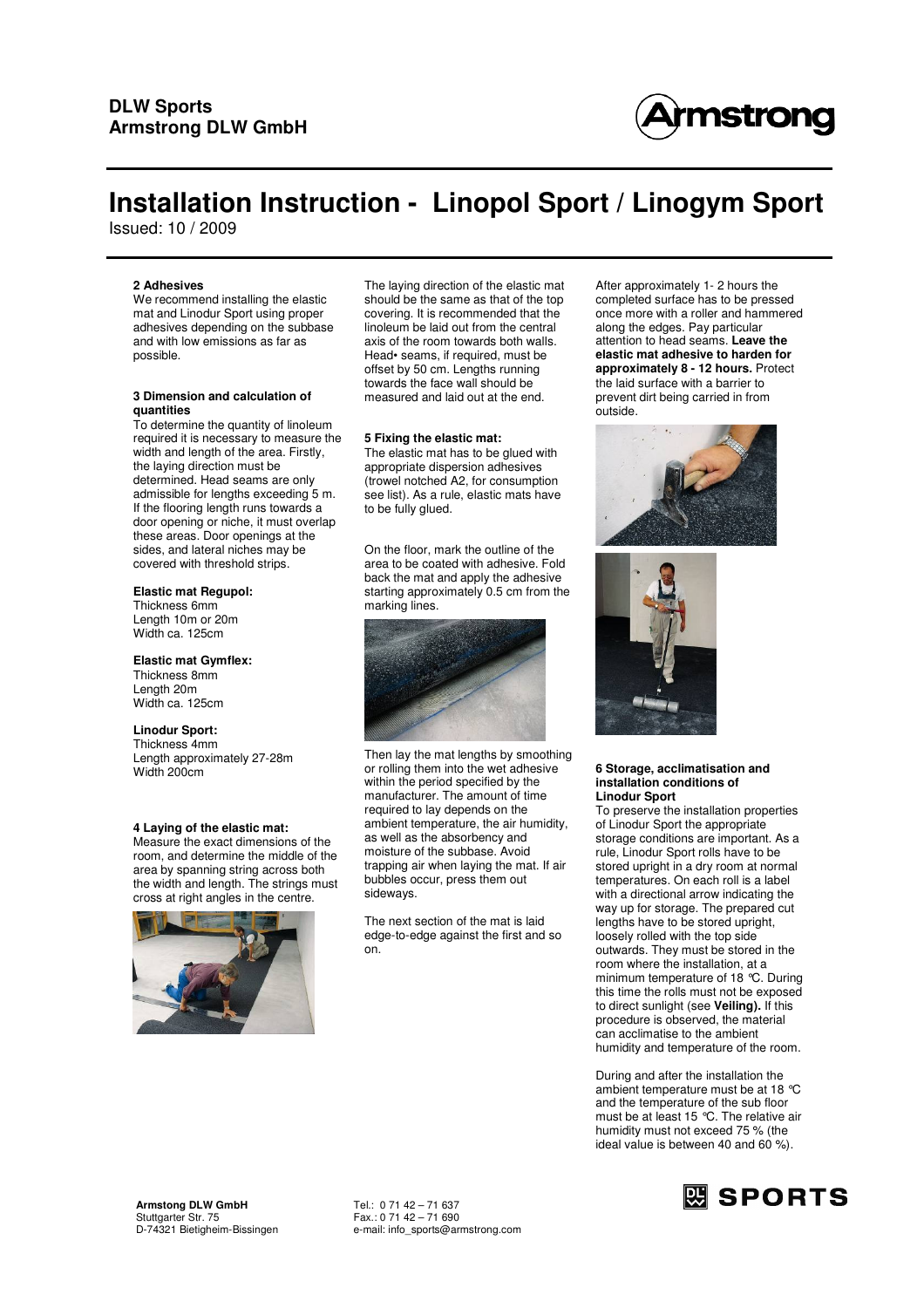

Issued: 10 / 2009

### **7 Laying of Linodur Sport**

Each linoleum roll has at least one adhesive label showing technical data such as length, thickness, width, batch, etc. as well as the roll number. Attention must be paid to the order of the roll numbers when the rolls are distributed and cut.

Ideally, the rolls should be installed in ascending roll number order from one side of the room to the other to avoid color differences.



Each roll contains a multilingual instruction leaflet explaining the properties of the naturally ecological linoleum.

It gives architects and customers detailed information in case of queries, especially about the maturing film or yellowing.



After determining the ambient temperature, sub floor temperature and air humidity, any dirt in the area must be removed using a vacuum cleaner. The linoleum can then be rolled out.

Make sure that when the rolls are laid out there is at least a 5 cm overlap of the ends up against the wall. This overlap will be trimmed after the glueing is completed.



Measure the exact dimensions of the room, and determine the middle of the area by spanning string across both its width and its length.

The strings must cross at right angles in the centre. It is recommended that the linoleum be laid out from the room central axis of the room towards both walls. Head seams, if required, must be offset by 50 cm. Lengths running towards the face wall should be measured and laid out at the end.

Both edges of the linoleum lengths have to be trimmed. Cut off 1.5 - 2 cm from the edge of the first length with the strip cutter. Lay the second length with approximately 2 cm overlap over the trimmed edge of the completed first length. Then trim 1.5—2 cm off the second length as before. Repeat this procedure over the entire surface of the room.



### **8 Installation of Linodur Sport with adhesive**

As a rule, the flooring must be fully glued. Use adhesive appropriate for Linodur Sport and observe the manufacturers application instructions. Apply the adhesive with the help of a Bi notched trowel. Usage will be approximately 400 g/m2. If the surface is larger than 150 m2, fold back only 2, or at most 3 lengths at a time to apply the adhesive.

Before glueing, use white chalk to outline the floor area to be coated with Linoleum must always be laid or rolled into a fresh (wet) adhesive bed. Lay the rolls in the same order as they were cut. Regarding laying period, and latest laying time, please refer to chapter 5. Avoid trapping air: if air bubbles occur, press them out towards the sides.



The edges at the ends of each length (at the wall) have to be pressed and rolled against the adhesive bed.

Then trim the edges adjacent to the wall with the help of a hooked knife and press the ends carefully against the adhesive bed.

Thereafter the seams have to be cut in such a way that between the edges of each roll there is a joint of approximately 0.5 mm left open.

This is achieved by scoring the edge of the uppermost roll with a scriber, or with the Linodurcut tool, along the already cut edge of the length laying underneath. Then cut the strip with the hooked knife so that the back of the knife can slip unhindered through the joint. The result is the required 0.5 mm joint.



**Armstong DLW GmbH** Tel.: 0 71 42 – 71 637 Stuttgarter Str. 75 Fax.: 0 71 42 – 71 690

D-74321 Bietigheim-Bissingen e-mail: info\_sports@armstrong.com

## 网 SPORTS